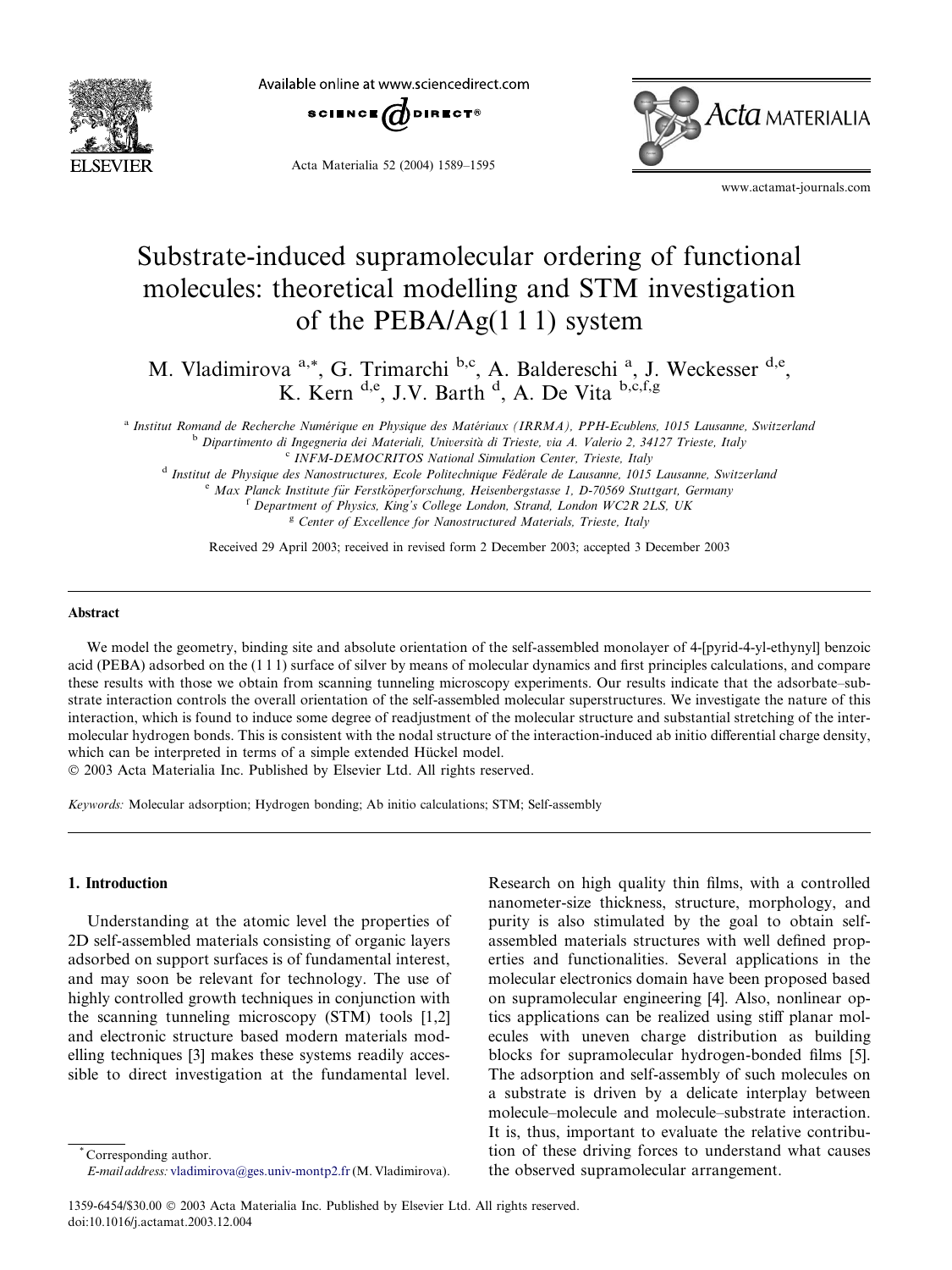In this paper, we study the 4-[pyrid-4-yl-ethynyl] benzoic acid (PEBA) self-assembly on the (1 1 1) surface of silver. This fairly rigid, planar rode-like molecule consists of a pyridyl group and carboxylic acid moiety connected by an ethynylene bridge [6] (see Fig. 1). The inhomogeneous distribution of charge within the molecule induces the electrostatic potential depicted in Fig. 1, with a negative region associated with the molecular tail and a positive region in correspondence of the proton in the COOH group. Therefore, one can expect substantial attractive interactions involving headto-tail hydrogen bonds [6,7], possibly producing chainlike linkages between PEBA molecules, upon adsorption on the surface [8]. Indeed, STM experiments show that the PEBA molecules are adsorbed in a planar geometry and assemble in 2D enantiometric islands [9], as discussed in Section 2 . Despite the asymmetry of the carboxylic acid moiety, no fixed chirality is associated to the individual molecules adsorbed on the surface. This is because the ''asymmetric'' hydrogen atom on COOH is expected to be able to move from one oxygen atom to another, in analogy with related systems [8,10]. Recently, a model has been proposed to interpret the observed PEBA arrangement on the  $Ag(1\ 1\ 1)$  surface [9]. The proposed head-to-tail bonded periodic structure is in good agreement with the experimental images.

In this work, we perform large-scale first principles calculations in which the metal surface is explicitely represented, and compare the results with experimental observations to investigate the role of the substrate in determining the self-assembled structures. So far, it has been assumed that this role is simply limited to that of a planar constraint for the self-assembly process. Remarkably, however, we find that the equilibrium supramolecular arrangement would differ from the experimentally observed structure if this were the case. In other words, even if the strength of the inter-molecular bonding is very significant compared to the roughness of the physisorption potential, the interaction with the substrate is strong enough to determine some qualitative features of the self-assembled structure. The effects of the substrate consist mainly of inter-molecular hydrogen bonds length stretching, and in a slight



Fig. 1. Electrostatic potential of an isolated PEBA molecule; solid and dashed lines are associated to positive and negative potential regions.

deformation of the molecules upon adsorption on the surface. Another important issue is that of explaining the experimental orientation of the molecular superstructure along the low symmetry  $\left[3\,1\,2\right]$  directions of the Ag( $111$ ) surface. Here the observations contrast with what is found in superstructures formed by very similar molecular species on the same substrate [8,9]. The comparison between the equilibrium molecular stride in the observed PEBA monolayer (ML) and the atomic distances in the  $Ag(1\ 1\ 1)$  surface layer reveals that the selection of the  $\lceil 3 \rceil \lceil 2 \rceil$  direction and its rotationally equivalent directions is due to the interplay between molecule–substrate and inter-molecular interactions including lateral bonding in the ML. Furthermore, using ab initio total energy calculations we identify the preferential adsorption geometry for the PEBA molecules in the ML, and provide an estimate for the corrugation of the adsorption potential. Finally, the binding energy of the ML on the surface is compared with the cohesive energy of a molecule in a ML reported in [9] and the molecule–substrate interaction is discussed in terms of molecular orbitals hybridization.

The paper is organized as follows: Experimental procedure and results are presented in Section 2. Section 3 contains a description of our theoretical calculations. The first subsection is devoted to PEBA structures in vacuum, while the second one describes a first principles study of PEBA adsorption on the  $Ag(111)$  surface. Section 4 summarizes the results.

## 2. Experimental results

The  $Ag(111)$  surfaces are prepared by repeated argon ion sputtering and subsequent annealing at 870 K, which account for an atomically clean substrate with large terraces. The molecules are then deposited by organic vapor phase epitaxy. The so obtained films are annealed at room temperature and the prepared samples are transferred in the home-built low temperature STM. All of our measurements are performed after quenching the samples down to 77 K (see [9] for further details). Fig. 2 shows a STM image of a large surface area crossed by several monatomic steps. Wide terraces appear almost completely covered with molecules while low local coverage is observed on smaller terraces, where only steps are decorated. This indicates: (i) that the molecules can easily migrate over the step edges; (ii) that the growth proceeds from island formation on terraces, rather than from 1D molecular rows formed at step edges.

The step edge decoration has been observed in a variety of molecule-on-metal systems [11] and is usually ascribed to the Smoluchowski effect [12]. In this work we will concentrate on the 2D island structures. From high resolution STM data (Fig. 3(a)) one can derive the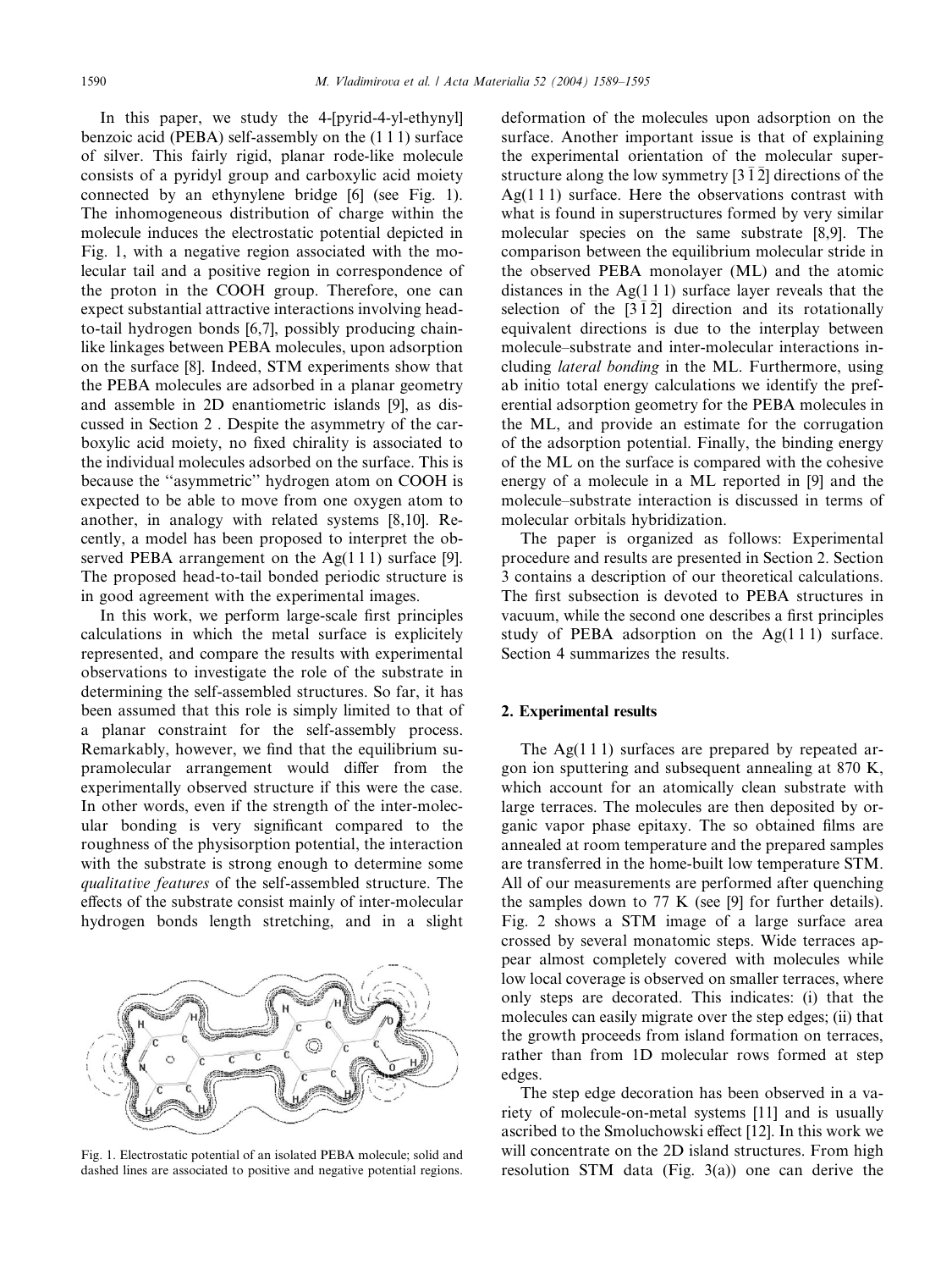

Fig. 2. Large scale STM image of PEBA on Ag(1 1 1), crossed by several monoatomic steps. The large terraces are filled by molecules, while on the small ones only step edges are decorated.



Fig. 3. (a) High resolution STM image of a PEBA island on Ag(1 1 1) (detail). (b) Proposed model for the arrangement of PEBA molecules in the island, after [9].

structural model proposed in [9] (Fig. 3(b)). The islands are well ordered periodic enantiomorphic structures constructed from head-to-tail hydrogen bonded molecular chains, shifted with respect to one another and laterally linked by one  $CH\cdots OC$  bound per chain segment.

Detailed analysis reveals that the molecular axis is rotated  $\sim$ 5 $\degree$  clockwise with respect to the chain orientation. This arrangement corresponds to the optimal geometry in the head-to-tail linkage between the adjacent endgroups. The molecular chains are oriented along the  $[3\overline{1}\overline{2}]$  and its two rotationally equivalent directions, reflecting the symmetry of the  $Ag(1\ 1\ 1)$  surface. Due to the mirror symmetry of the substrate, each orientation corresponds to two observed domains of molecular assembly related by a mirror operation, having opposite chirality. Thus, a total of six different domains are observed on the surface. The periodicity (''stride'') of the PEBA chains measured from the STM images is  $\sim$ 15.3 Å

with inter-row distance d of  $\sim 6.6$  Å. Assuming that the molecules are arranged according to the model of [9] (Fig. 3(b)), the distance between the ''head'' O and the "tail" N atoms is  $\sim$ 2.35 Å (corresponding to a calculated 0.45 eV cohesive energy per PEBA molecule in the ML). The STM results and these values leave some questions open. For instance, the 2.35  $\AA$  length of the OH $\cdots$ N bond is much higher than the typical hydrogen bond length  $1.5-1.7$  Å reported in literature for the same bonding type in 3D organic crystals [13]. This suggest a possible role of the substrate in determining the stride of PEBA chains, so that it would be interesting to get some insight in the adsorption energy and in the roughness of the adsorption potential energy surface. Also, it resulted impossible to resolve experimentally the Ag atoms underlying the molecules, so that the exact position of the molecule with respect to the surface, i.e., the stable adsorption geometry, is not known. Thus, the problem of determining the stable geometry and strength of the molecule–surface interaction is addressed theoretically in the following.

## 3. Model calculations and results

The main tool adopted in the present work is the ab initio total energy approach to Computational Materials Science (see [3] for an extended review). The approach is based on the density functional theory (DFT) within the generalized gradient approximation (GGA) [14] for supramolecular structures and local density approximation (LDA) [15] for structures including metallic slabs. We note that the GGA approximation is known to be more accurate than LDA in the description of hydrogen bonds [16]. However, the debate on whether this is also the case for molecules adsorbed on metal surfaces, in particular for modelling dispersive interactions in molecular physisorption is still open [17,18]. We use a supercell approach in periodic boundary conditions, and expand the electronic wave functions and the electron density on plane-wave basis sets up to kinetic energy cut-offs of 50 and 200 Ry, respectively. We adopt the Car–Parrinello method [20] to optimize the electronic and ionic structure, using the *C*-point to sample the Brillouin Zone (BZ) associated to the simulation cells. The norm-conserving Troullier–Martins pseudopotentials [19] are used to represent the interaction between valence electrons and core ions.

We apply the scheme proposed in [21] to treat metallic systems, using a smearing energy  $E_s = 0.25$  eV to smooth the Fermi level discontinuity. In all the calculations the atomic positions are relaxed (except for the atoms of the lowermost layer of the silver slab, which are kept fixed at their ideal bulk positions) until all residual force components are smaller than 0.03 eV/A. These techniques have been recently applied in a series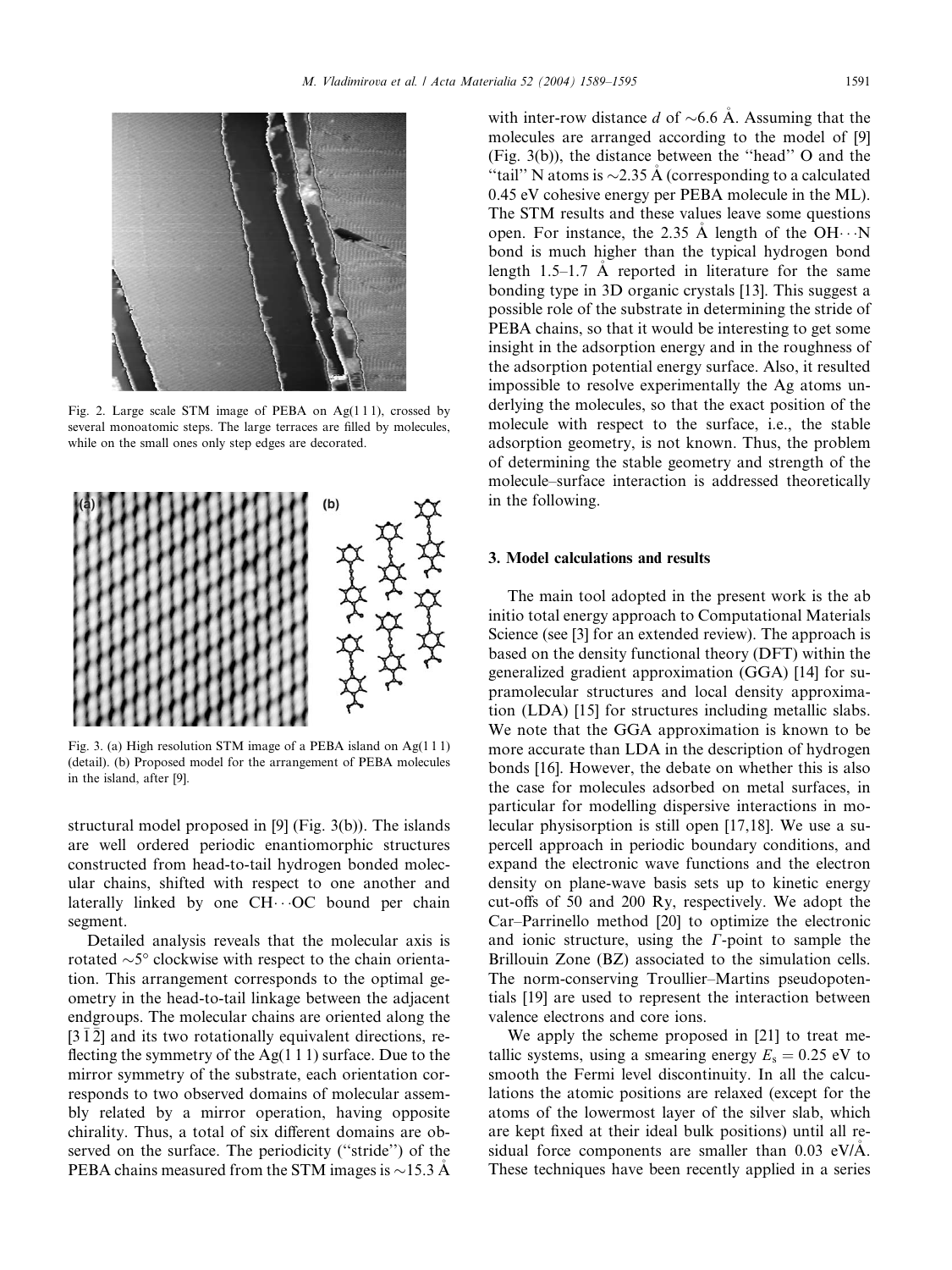of total energy calculations in a similar system consisting of 1-nitronaphtalene (NN) molecules adsorbed on the Au(111) [22]. Test calculations reported in [22] show that good cancellation of the errors originating from finite supercell size and BZ sampling can be expected in evaluating energy differences.

Our molecular dynamics (MD) simulations of the PEBA self-assembly are carried out using a classical force field (FF) constructed from ab initio electrostatic potential of an isolated molecule. In this approach the molecules, which are assumed to move rigidly, are represented as a set of point charges located on the atoms. These ''partial Coulomb'' charges are determined from the best fit of the isolated molecule DFT electrostatic potential in the region outside a Van der Waals (VDW) exclusion area, defined by optimized VDW radii of 3.8, 3.6, 3.3 and 2.9 A for C, N, O and H atoms, respectively [23]. The electrostatic contribution of the underlying metal surface is included in the force field by means of a simple image charge scheme [22]. Similar force fields have been successfully applied to a variety of hydrogen bonded systems [1]. Tests reveal that the  $OH \cdots N$  bond length in the PEBA dimer structure (discussed in detail below) obtained using these force fields differ by less then 0.01 A from their ab initio values.

#### 3.1. Gas phase calculations

The starting point of our analysis is the PEBA headto-tail dimer, which is the basic element for molecular islands formation. We first use the FF model to produce a realistic initial dimer configuration and then use the latter as input in an ab initio calculation. We choose a  $39.7 \times 11.9 \times 11.9$  Å<sup>3</sup> ab initio supercell, sufficiently big to rule out spurious interactions between repeated images. After full atomic relaxation, we obtain a  $OH \cdot \cdot N$ bond length of 1.72 A and a binding energy of 0.52 eV for the gas-phase dimer in the planar geometry (see Fig. 4). These results are consistent with known hydrogen bond properties [13]. However, the calculated bond length is much smaller than the value 2.35 A measured in the STM images of adsorbed PEBA monolayers. This suggests that some further effect originates from the adsorbate–substrate interaction, as discussed below.

To get insight in the PEBA islands geometry, we follow the procedure used in [9], i.e., we investigate PEBA ''gas phase'' monolayer geometries imposing the



 $(\sqrt{7} \times 2\sqrt{7})$  R(arctan  $\sqrt{3}/5$ ) translational symmetry observed on the Ag substrate (cf. Fig. 3(b)), here not specifically included. We use the 4.05 A LDA lattice parameter for silver to determine the unit cell  $15.15 \times 7.57$  Å size in the *xy* plane, while the cell height is set to 10 A in the *z*-direction perpendicular to the layer. We use the LDA lattice parameter, slightly smaller than the experimentally measured 4.08 A used in [9], to fa cilitate further comparison of this isolated ML structure with the ML adsorbed on the metal surface addressed in LDA calculations described below. The calculation gives a OH $\cdots$ N bond length 2.26 A, a value again slightly smaller than the GGA result (2.35 A). A similar effect is obtained for the total molecular length, whose values are 12.88 and 12.94 A in LDA and GGA calcu lations, respectively. We note, however, that the bonding geometry of the ML calculated in the framework of the LDA is not affected by these numerical changes, so that the stereochemical reasoning of [9] applies identically to the present work.

## 3.2. Monolayer of PEBA on  $Ag(111)$  surface

From the geometry in vacuum of the PEBA dimers obtained in Section 3.1, we can extract an indicative value 14.6 A for what would be the optimal stride of the molecular rows in the ML arrangement in the absence of adsorption potential corrugation. Considering the best fit of this length with the substrate periodicity along the various possible crystallographic directions on the Ag $(1 1 1)$  surface, we can try to rationalize the preferential orientation of the PEBA ML with respect to the substrate. Surprisingly, the best matching of the PEBA chain stride with the  $Ag(1 1 1)$  surface would be achieved along the [1 12] direction, which would imply a 15.0 A stride, and not along the experimentally observed  $\overline{312}$ ] direction, whose periodicity is 15.3 A. Thus, the ob served orientation of the PEBA monolayer cannot be simply explained by considering the optimal stretching of the head-to-tail hydrogen bond only. At the same time, it appears that *lateral* interactions between PEBA chains arranged along the high symmetry  $[1\,1\,2]$  direction are very unfavorable. Indeed, the Ag(1 1 1) substrate cannot provide a better stride than 10 A in the [2 1 1] direction, that is along the other surface cell unit vector direction, which is rotated by 120° with respect to the  $[11\overline{2}]$ . Therefore, the lateral interaction between chains oriented along the  $[11\overline{2}]$  direction cannot be reconciled with any commensurate positioning of the PEBA ML on the underlying atomic layer substrate. On the contrary, the observed  $\overline{2}3\overline{1}$  chain direction allows for a 7.64 A experimental stride for the lateral bonding, with a corresponding  $CH \cdot \cdot \cdot O$  lateral bond length of 2.52 A. Thus, we conclude that the orientation of the ML with respect to the surface is driven by inter- and Fig. 4. PEBA head-to-tail dimer geometry after full atomic relaxation. intra-chain molecular bonding, which is modified upon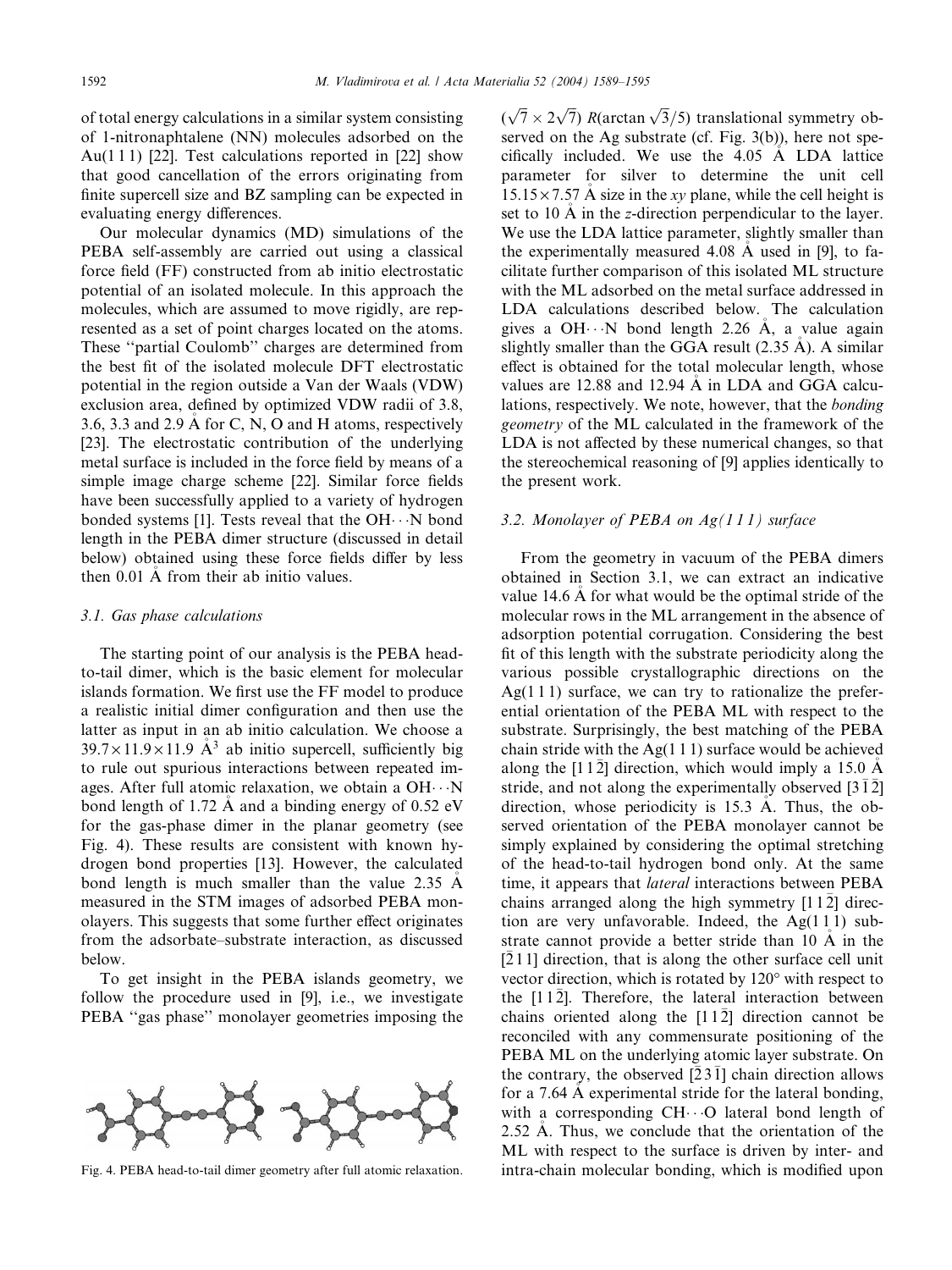adsorption to provide the best commensurate match with the substrate.

We now address the position of the single molecule with respect to the substrate. To identify the PEBA adsorption site, we performed four independent calculations starting from four different PEBA initial arrangements at fixed supercell size. We note that PEBA is complex enough a molecule that it would be impractical to explore the whole spectrum of its possible ML arrangements on the  $Ag(111)$  substrate even though the orientation of the ML (i.e., the direction of the chains) is known. The oxygen and nitrogen being the most reactive atoms, we fix the initial molecular position by placing these free atoms on high symmetry sites of the fcc metal substrate. The resulting starting positions are shown in Fig. 5, the initial distance between the molecule and the surface being set to 3.0 A. The total energy of each local minimum structure is obtained by full electronic and structural relaxation starting from here.

In these calculations, the silver slab contains four atomic layers and the cell dimension in the z-direction is set to 19.51 Å, so that the slab is separated from its repeated image by 10 A of vacuum. The relevant quantities we are interested in are energy differences between the various adsorption geometries under study, both to identify the stable adsorption geometry and to estimate the strength of the coupling between the monolayer geometry and the substrate. We find that the stable adsorption geometry is the one shown in Fig. 5(a). From the differences in binding energies between the configurations under study (see Fig. 5), we estimate the amplitude of the substrate corrugation potential to be  $\sim$ 0.3 eV. A side view of the relaxed stable system is shown in Fig. 6. This geometry is associated to a nonnegligible relaxation of the molecule with respect to its initial configuration. Indeed, the pyridyl group is about 0.1 A closer to the surface than the benzoic acid moiety



Fig. 6. Simulated system representing the PEBA monolayer on Ag(1 1 1), after full atomic relaxation of the lowest energy structure. The cut planes corresponding to Fig. 7 are shown.

in the relaxed structure, while the average molecule– substrate distance shrinks to 2.7 A. Concerning the molecule position on the xy plane, a tendency to arrange both oxygen atoms on ''atop'' sites is apparent, while nitrogen keeps its initial position. Moreover, the ML molecules are stretched up to  $13.00 \text{ Å}$  (to be confronted with 12.82  $\AA$  for an isolated molecule and 12.88  $\AA$  for the gas phase PEBA ML), so that the OH $\cdots$ N hydrogen bond is reduced to 2.16 Å, a value inferior to the 2.26 Å one found for the unsupported PEBA ML but still significantly longer than the 1.72 A  $OH \cdots N$  bond length obtained for the planar gas-phase dimer.

To summarize, in order to match the  $Ag(111)$  surface the ML of PEBA appears to deform substantially. The energy cost of the PEBA ML deformation comes mainly from the elongation of the molecules (i) and  $OH \cdots N$  intermolecular bonds (ii). To estimate the energy related to the bond stretching (ii) we perform a couple of GGA total energy calculations of a single PEBA chain in the gas phase. The corresponding unit cells contain two molecules interacting via 2.16 and



Fig. 5. Different arrangements of a PEBA molecule with respect to the surface layer used to determine the preferential adsorption site. After relaxation the structure (a) is found to be the stable one, while (b)–(d) are metastable local minima.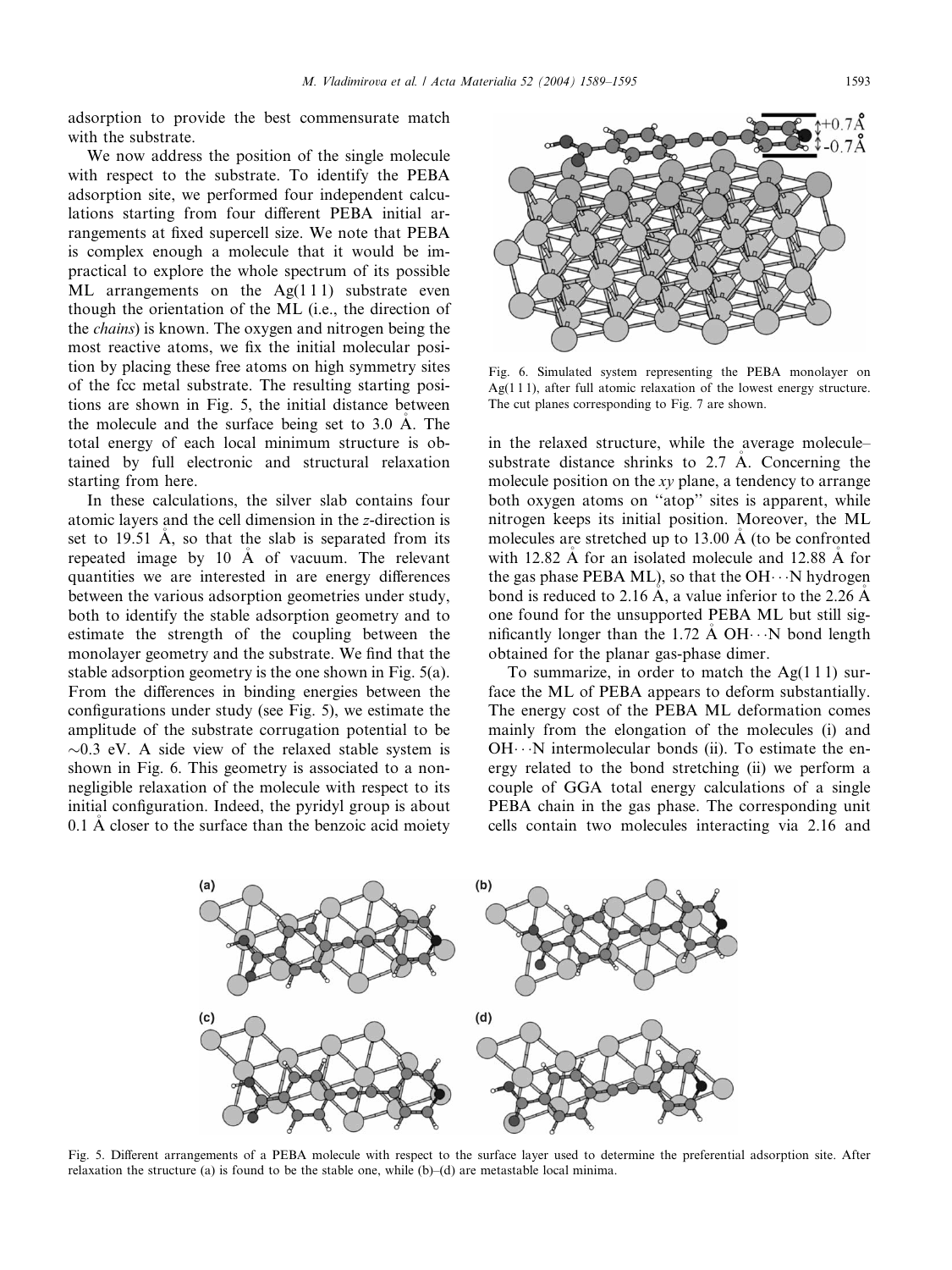1.72 A hydrogen bond, respectively. Comparing the re sulting total energies with the energies of an isolated molecule in the same computational cell we obtain the corresponding energy per bond in both cases, which differ by 0.16 eV. The PEBA deformation energy: (i) due to monolayer adsorption on the surface of about 0.07 eV is calculated for an isolated molecule, keeping the atomic positions fixed as obtained after full atomic relaxation in the ML geometry. Thus the total energy cost (i, ii) is about 0.23 eV/mol/bond and is indeed less than the estimated amplitude of the adsorption potential corrugation (cf. 0.3 eV). Overall, our results indicate that the adsorption potential corrugation acts on the same energy scale as the inter-molecular interactions, in agreement with the hypothesis of adsorption-induced ML periodicity and orientation.

Some insight into the chemical interaction between the molecule and the surface can be achieved by looking at the interaction-induced differential charge density. Keeping the atomic positions fixed, we separately calculate the charge density associated to the clean silver slab and to the PEBA molecule in vacuum, and subtract them from the total charge density of the interacting system. The main feature of the resulting redistribution pattern can be interpreted as a charge transfer between the highest occupied and lowest unoccupied molecular orbitals (HOMO and LUMO, respectively), combined with a slight modification of the molecular orbitals due to the presence of the surface. Fig. 7(a) and (b) shows 2D contour plots of the charge density parallel to the surface, corresponding to cut planes placed (a)  $0.7 \text{ Å}$  above and (b)  $0.7 \text{ Å}$  below the



Fig. 7. Interaction-induced charge density on cut planes located 0.7 A above (a) and below (b) the molecule (see Fig. 6). Electron density accumulation and depletion regions are shown by light and dark gray, respectively.



Fig. 8. HOMO and LUMO orbitals of an isolated PEBA molecule calculated using the extended Hückel model.

molecule (see also Fig. 6). For comparison, we report in Fig. 8(a) and (b) the HOMO and LUMO orbitals of an isolated molecule obtained from a simple extended Hückel model. The two-lobe structure of the ethynylene bridge LUMO is reproduced by the differential density both above and below the molecule, while the depletion region corresponds to the central lobe of the HOMO orbital. The nitrogen and COOH lobes appear as well in the charge redistribution picture. The slight differences between upper and lower cross-sections in Fig. 7 are presumably due to charge distortion effects reflecting the interaction with the the surface electronic orbitals. Note also that the additional lobes on the lower section are placed just above surface atoms. The redistribution of charge on the surface of the slab is also apparent in cut planes 'belonging to the z direction (not shown), and can be interpreted as the contribution of silver d-states in the interaction with the molecular layer. The overall picture on the nature of PEBA interaction with the  $Ag(111)$  surface is that of a weak interaction, with the surface states screening the dipolar molecule. Consistent with a simple first order perturbation model in the strength of such interaction, the differential electron density reveals a mixing between HOMO and LUMO states of the molecule, as well as some charge redistribution on the metallic surface.

# 4. Conclusions

We presented a detailed study of PEBA adsorption on the  $Ag(111)$  substrate. The results elucidate the combined role of inter-molecular hydrogen bonding